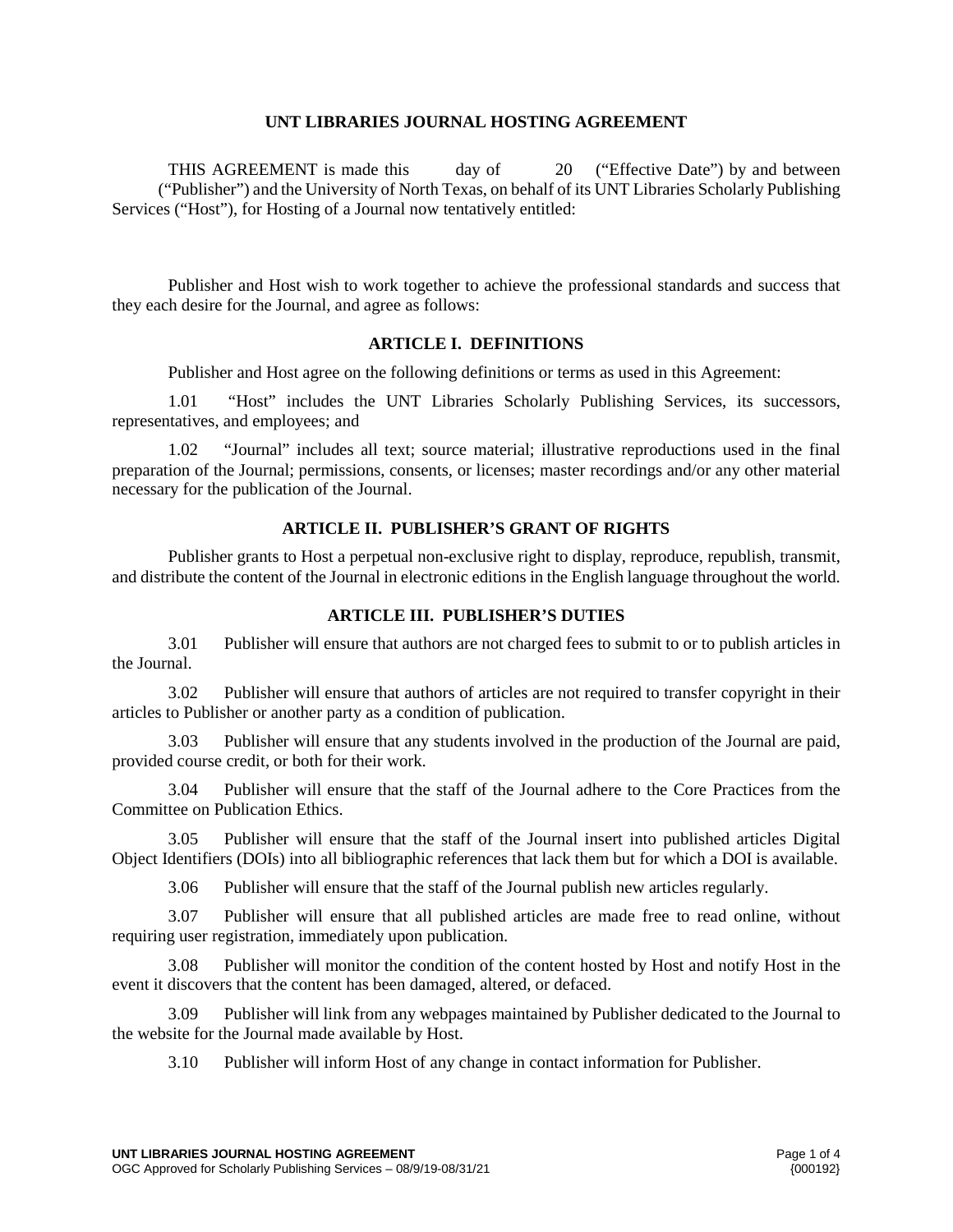3.11 If the Journal's editorial collective ceases to include at least one UNT faculty member, Publisher will find another UNT faculty member to take their place within 90 days of not including a UNT faculty member or will inform Host by the 90th day that another UNT faculty member could not be found, in which case Host reserves the right to terminate this Agreement.

3.12 Publisher will notify Host of any changes that will affect Host's ability to fulfill the terms and intent of this Agreement.

## **ARTICLE IV. PUBLISHER'S WARRANTIES AND INDEMNITIES**

4.01 Publisher warrants that it has full power to enter into this Agreement and to grant the rights granted in this Agreement, including but not limited to:

> (a) obtaining from the authors of all articles the right to publish their articles and to grant Host the right in Article II; and

> (b) obtaining the necessary permissions, rights, licenses, releases, or consents to any portion of the Journal not owned by the authors or by it; has paid or will pay, at the time payment is due, any necessary fees, including those that may be required for the right to publish, quote from, or reproduce such portions in all markets, domestic and foreign.

4.02 Publisher represents and warrants that statements in the Journal asserted as fact are true or based upon generally accepted professional research practices and that the Journal contains no: libelous or unlawful material, instructions that may cause harm or injury, material that infringes upon or violates the copyright, trademark, trade secret or other property right of another, or material that infringes upon the privacy rights of another.

4.03 Publisher agrees to indemnify and hold harmless Host against all liability arising out of Publisher's breach of the warranties set forth in Section 4.02, including, but not limited to, the cost of any claim, demand, judgment, or settlement and related expenses and attorney's fees. Each party will give prompt notice to the other if any claim or demand is made and Publisher will cooperate with Host, who will direct the defense accordingly.

4.04 This Article IV will survive the termination of this Agreement.

# **ARTICLE V. HOST'S DUTIES**

5.01 Host will make available to Publisher's designees a system for publishing the Journal online.

5.02 Host will, as time permits, help the staff of the Journal configure and use the system for publishing the Journal.

5.03 Host will, upon request and as time permits, refer the staff of the Journal to editors, designers, and/or printers in case Publisher wants to make its own arrangements to pay for any services in support of publishing.

5.04 Host will assist Publisher in applying for an International Standard Serial Number (ISSN) for the online version of the journal.

5.05 Host will facilitate assignment of Digital Object Identifiers (DOIs) to articles published in the Journal and cover all costs in doing so.

# **ARTICLE VI. HOST'S RIGHTS**

Host may remove from publication any article at any time if in Host's opinion the article violates the right of privacy of any person or contains libel or any matter that Host deems may subject it to any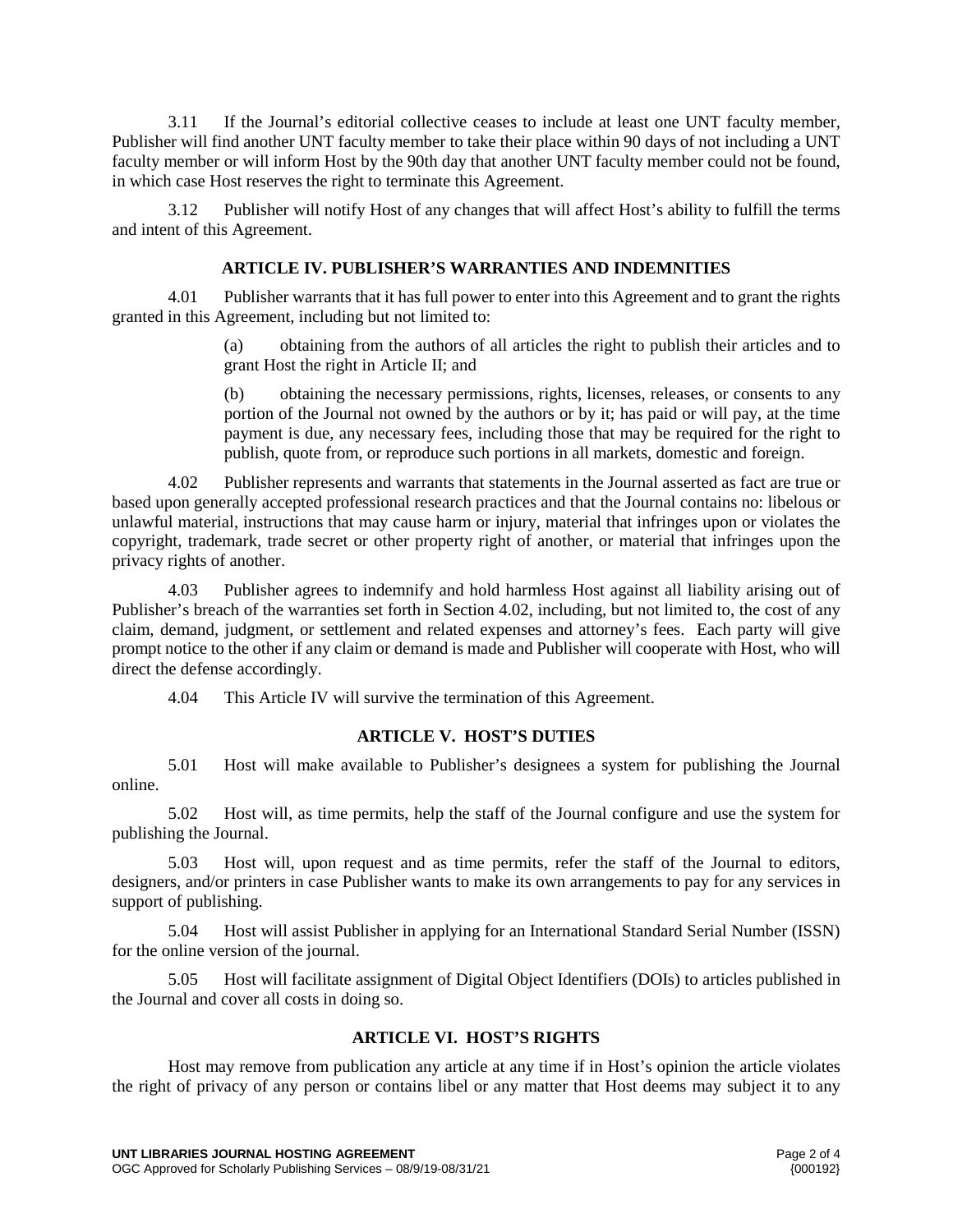claims from any third party. In the event Host removes an article for any reasons set forth in this paragraph, it will give written notice to Publisher.

## **ARTICLE VII. HOST'S LIABILITY FOR LOSS OR DAMAGE**

7.01 Host will take the same care of the property in its hands under this Agreement as it does of its own property but will not be responsible to Publisher for loss of or damage to Publisher's property that is in its possession, in the possession of its independent contractors, or in the possession of anyone else to whom delivery is made by Host in the normal course of its operations unless it receives a written request to keep the same insured at a specified value, at Publisher's expense. Publisher should keep copies or backups of all manuscripts and other material included in the Journal.

7.02 In the event of any lawsuit arising from publication of Journal, the signatories and agents of Host, the University of North Texas, and the State of Texas whose signatures are affixed to this Agreement, as well as the employees of the University of North Texas and the members of the Board of Regents of the University of North Texas, in their individual capacities, will in no manner, individually or collectively, be liable for any damages. Any lawsuit or claim relating to this Agreement must be filed against Host as provided by the laws of the State of Texas.

## **ARTICLE VIII. ASSIGNMENT**

This Agreement will inure to the benefit of and be binding upon Publisher and its successors and assigns and upon Host and its successors and assigns. Neither Host nor Publisher will assign this Agreement without prior written consent of the other Party.

## **ARTICLE IX. ENTIRETY CLAUSE, MODIFICATIONS, AND AMENDMENTS**

This Agreement constitutes the entire agreement by and between the parties regarding the subject matter in this Agreement. Statements or representations not included in this document will not be binding upon the parties. No modifications or amendments of any of the terms or conditions of this Agreement will be valid or binding unless made in writing and signed by both parties.

# **ARTICLE X. TERMINATION**

10.01 Publisher reserves the right to terminate this Agreement with 90 days' written notice to Host.

10.02 Host reserves the right to terminate this Agreement if Publisher breaches any material term of this Agreement and fails to remedy that breach within 90 days of written notice from UNT Libraries.

10.03 In the event of termination of this Agreement, Host will cooperate fully with Publisher and use all reasonable efforts to provide a smooth transition of content and settings from the system for publishing the Journal online to another hosting service provider designated by Publisher.

## **ARTICLE XI. SEVERABILITY**

In the event that any provision in this Agreement is deemed in violation of any law or held to be invalid by any court in which this Agreement is interpreted, the violation or invalidity of any particular provision will not be deemed to affect any other provision in this Agreement, but this Agreement will then be interpreted as though the particular provision so held to be in violation or invalid were not contained in this Agreement.

# **ARTICLE XII. ENFORCEABILITY**

The failure of either party to enforce any provision of this Agreement or to exercise any remedy available under this Agreement or in accordance with law upon the other party's breach of the terms,